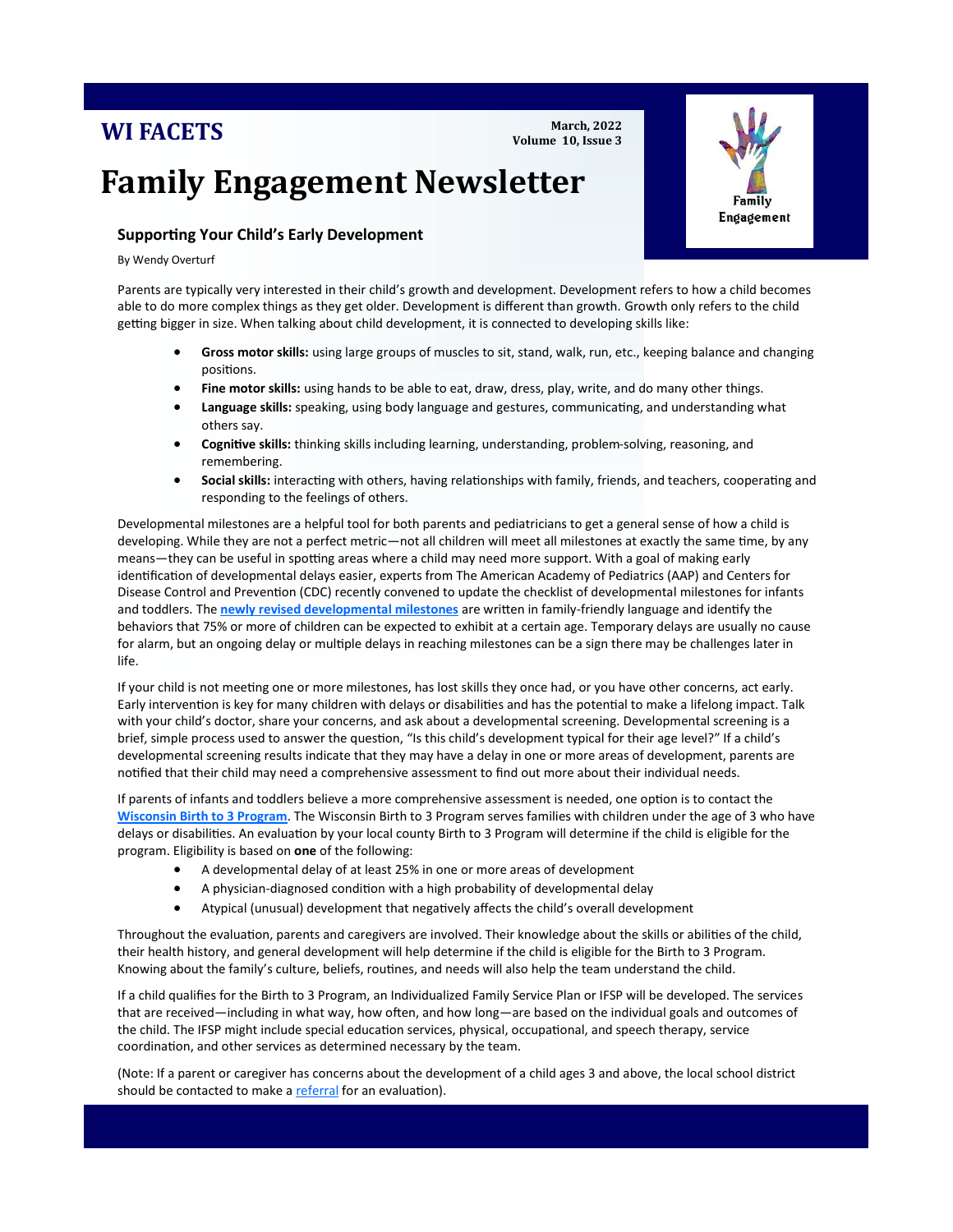#### **Statewide Events**

#### **[Supporting Neurodiver](http://www.familyvoicesofwisconsin.com/trainings/afc/)se Students**

**<u>Social Communication - Modes and</u>** [event for pa](https://cesa1.app.neoncrm.com/np/clients/cesa1/event.jsp?event=2784&)rents, family members, family members, family members, family members,  $\mathbf{r}$ 

This four-session cohort is designed to support educators serving students with disability-related needs in the area of social communication. This cohort will not only touch on social communication skills **Autism Society of Wisconsin's 30th**  [modes but also those who are emerg](https://www.asw4autism.org/event-cal/30th-annual-conference/)ing in a communication mode that is understood by all. No-cost virtual events.<br> $\sum_{n=1}^{\infty}$ **Dates:** 3/3/2022. 3/10/2022, 3/17/2022,<br>3/34/3022. 3.39 vs. 4.39 3/24/2022, 3:30pm-4pm<br>. of students with strong communication

#### **[The Tourette Connect Conference](https://www.eventbrite.com/e/tourette-connect-conference-tickets-250546470237)**

Free event for service providers, providers, parents, adults and children in the Tourette Community. **Date:** April 2, 2022

**Location:** Best Western Hotel, Madison

#### **Autism Society of Greater Wisconsin [Conference](http://www.uww.edu/ce/camps/additional/ecc) Conference**

The biggest autism-related conference in Wisconsin. It is a place to gather, connect, belong. It is a place where autistic adults, parents and family members, and professionals come to share experiences and learn together. The speaker is Robin Fox and she she **Date:** May 29-30, 2022 *Date:* May 29-30, 2022 Location: Kalahari Resort & Convention Center, Wisconsin Dells, WI

### **[Circles of Life Conference](https://www.circlesoflifeconference.com/conference-details/)-Save the Date**

**Circles of Life Conference-Save the L**<br>Circles of Life is Wisconsin's annual encies of the is wisconsin's annual<br>conference for families who have children speaker and will share some of the with disabilities and the providers and with disabilities and the providers and<br>other professionals who support them. other processionals who support them.<br>This is an event for the WHOLE family! and is an event for t There are separate sessions for teens with the little of Catherine CV<sub>2</sub>, the **Location:** UW-Whitewater, Whitewater programming for siblings (Sibshop), and a Family Fun Night (Super Heroes).<br>Pate 14th 13,13,2933 **Location:** Holiday Inn Convention Center, parents and family members who have Stevens Point, WI. It will also be live sterens rising that it this disclose live<br>streamed and recorded for those who prefer to participate virtually. disabilities (Gathering of Youth), **Date:** May 12-13, 2022

#### **Location: Save the Date**

p. c. c. to participate

**Endless Possibilities Conference 2022: Diversity for Successful Partnerships Keynote:** Lola Dada-Olley **Effective Family Engagement, Honoring** 

**Disabilities- Save the Date!**  A day of virtual training from experts on topics connected to special education for families of students with IEPs and the professionals who support them. This event is coordinated by WI FACETS, in collaboration with WI DPI and other family support/disability organizations. **Date:** August 5, 2022



## **At Home Learning Strategies**

#### **March 2, 2022-Read Across America Day**

 $\cdot$ , On this day, students, teachers, parents, and community members around the ALKUSS ... nation come together to read books and celebrate the joy of reading. The day **ACROSS** was established by the National Education Association (NEA) in 1998 to help get DAY A Was established by the National Exercision Charles year on the birthday of beloved children's book author Dr. Seuss, so a perfect way to celebrate is to read one his famous tales. Check

#### out these online read-alouds to get started. **[Green Eggs and Ham](https://www.youtube.com/watch?v=jdotPwVJYzs) [The Cat in the Hat](https://www.youtube.com/watch?v=-LL62u6-OjY) [Hop on Pop](https://www.youtube.com/watch?v=7-E1wOd7-k8) [Horton Hears a Who!](https://www.youtube.com/watch?v=B-i1E1UbwVI)**

Spread the joy with these titles in this **[Read Across America booklist](https://www.worldcat.org/profiles/ReadAcrossAmerica/lists/3209938)** about books and reading.

#### **How Reading 20 Minutes a Day Can Help Your Child**

- Early reading skills can affect children's academic success. Reading 20 minutes a day exposes kids to a vast quantity of words (1.8 million in each school year).
- Reading often helps to improve writing skills.
- Reading builds vocabulary.



- Reading improves academic performance. There is a strong correlation between a child's ability to read and academic performance because so much of schooling relies on the ability to read.
- Reading can strengthen family relationships. There is nothing quite like reading together as a family. It could involve flipping through picture books with your little ones or sitting in the same room with older kids while you are all reading.

#### **March 13, 2022-Daylight Saving Time Begins**

**[What is Daylight Saving Time?](https://www.youtube.com/watch?v=6UXG4u9loYQ)** is an educational video that explains Daylight Saving Time and why we move clocks ahead one hour (in most states). This is also a great opportunity to practice time-telling skills with your child. Here is a **[fun video](https://www.youtube.com/watch?v=Jmx8OUDrDq4)** that can help your child learn how to tell the time on both digital and analog clocks.





#### **March 17, 2022-St. Patrick's Day**

Check out these free **St. Patrick'[s Day printables and activities for Kids.](https://www.modernmami.com/st-patricks-day-activities-printables-for-kids/)**

#### **March 20, 2022-Spring Equinox**

This is the first day of spring. It is also a day where there is *almost* 12 hours of light and 12 hours of darkness because the sun is passing directly over the equator. This might be a great time to go outside for a walk and see if you and your child can spot any signs of spring. Get started with these "**[signs of spring](https://www.backwoodsmama.com/2019/04/signs-of-spring-nature-walk-for-kids-free-printables.html)" prompts.**



#### **March 20-26, 2022-[National Poison Prevention Week](https://www.aapcc.org/nppw-2022)**

This observance exists to highlight the risk of being poisoned by household products. Look under your kitchen sink or in your laundry room and make sure there is nothing poisonous there that might be attractive to young children, like colorful liquids. Also check out this **[poison alert read aloud.](https://www.youtube.com/watch?v=__p__zxY6II)**



#### **March 21, 2022-World Poetry Day**

World Poetry Day is a time to appreciate and celebrate poets and poetry from around the world. This is a great opportunity to introduce your child to your favorite poetry or find some try world. This is a great opportunity to museum and the poems to get you started.<br>**Poetry** some new poems to share. [Here](https://www.famlii.com/favorite-childrens-poems-for-world-poetry-day/) are a few children's poems to get you started.

#### **March Children'[s Activity Calendar](https://ideas.demco.com/blog/childrens-activity-calendar-march-2022/)**

#### **March 26, 2022- Make Up Your Own Holiday Day**

"Unofficial" holidays like this, celebrate, honor, and raise awareness of people, animals, history and more. Pick a cause you love and celebrate it! Use your imagination in deciding how to celebrate this most unique of holidays.



Kids can use **[Google Logo Maker](https://csfirst.withgoogle.com/c/cs-first/en/create-your-own-google-logo/create-your-own-google-logo/create-your-own-google-logo.html)** to bring a made-up holiday to life.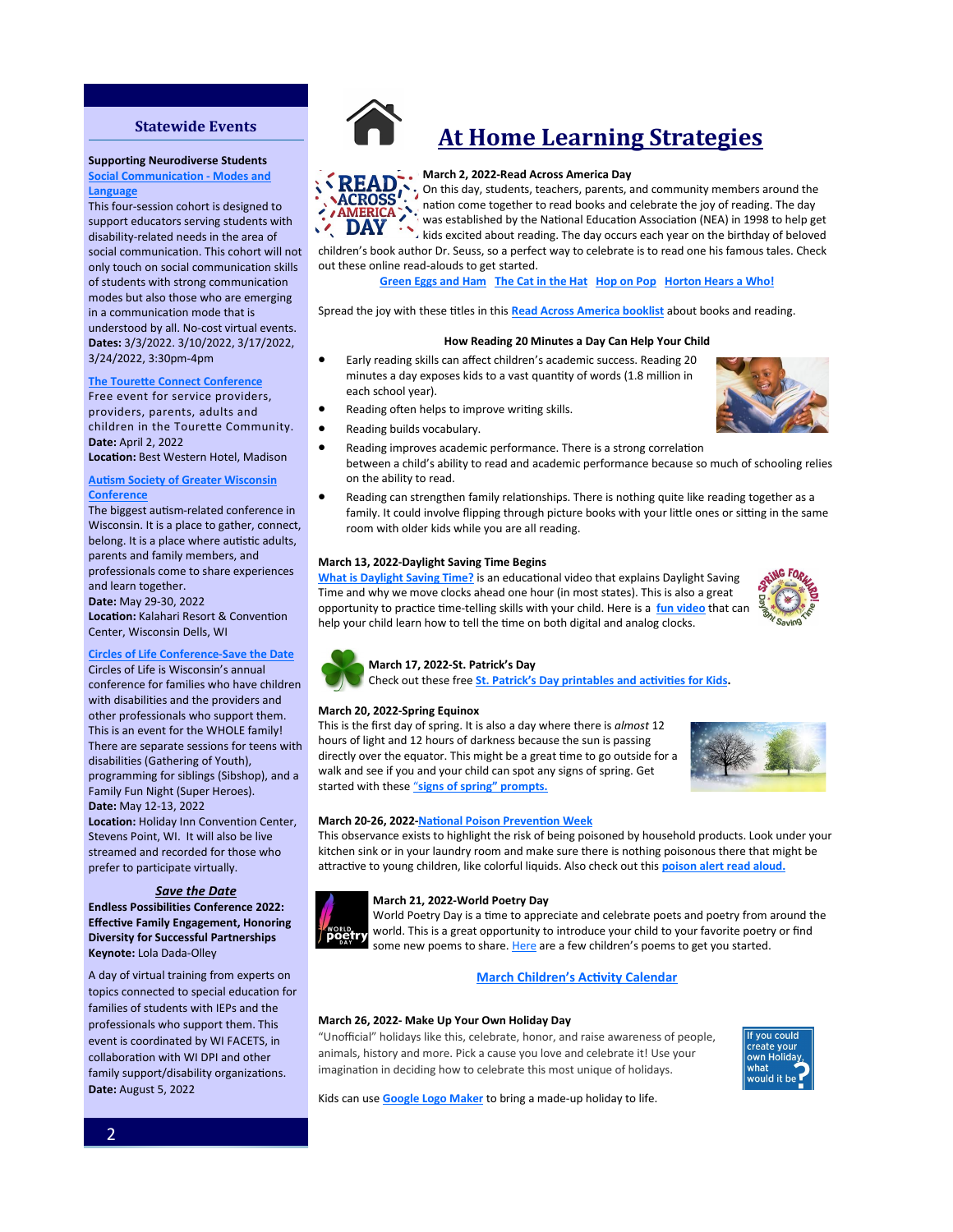### **Online Resources: Early Childhood**

#### **[Center for Parent Information and Resources \(CPIR\)](http://www.parentcenterhub.org/?s=early+childhood)**

This website has a variety of resources related to early childhood education. It also has a link to a [webinar series](https://ectacenter.org/~calls/2016/nationalinclusion.asp) on inclusion and early childhood education. Additionally, if you are concerned about your child's development [this section](https://www.parentcenterhub.org/dd/) of the website has tips for parents because there are many immediate things you can do to help your child. It also has information on early intervention services.

#### **[Wisconsin Birth to 3 Program](https://www.dhs.wisconsin.gov/birthto3/index.htm)**

The first three years are the most important building blocks of a child's future. The Birth to 3 Program is a federally-mandated Early Intervention program ([Part C of the Individu](https://sites.ed.gov/idea/regs/c)als with Disabilities Education Act-IDEA) to support families of children with developmental delays or disabilities under the age of three.

#### **[Significant Developmental Delay \(SDD\)](https://dpi.wi.gov/sped/program/significant-developmental-delay)**

The Wisconsin of Department of Public Instruction website has information related to SDD. Individualized Education Program (IEP) teams may now consider identifying SDD as a disability category for children ages 3 through 9, for both initial and reevaluations. A section on frequently asked questions related to SDD is also included.

#### **[Too Small to Fail](http://toosmall.org/)**

Too Small to Fail aims to help parents and businesses take meaningful actions to improve the health and well-being of children ages zero to five, so that more of America's children are prepared to succeed in the 21st century. The website has an abundance of links to resources related to children from 0-5 years of age.

#### **[National Association for the Education of Young Children \(NAEYC\)](https://www.naeyc.org/)**

NAEYC is dedicated to improving the well-being of all young children, with a focus on the quality of educational and developmental services for children from birth through age 8. The Association administers a voluntary, national accreditation system for highquality early childhood programs, sponsors a variety of initiatives to improve professional preparation of early childhood educators, and produces a wide array of early childhood resources.

#### **[ZERO TO THREE](https://www.zerotothree.org/)**

ZERO TO THREE's mission is to support the healthy development and well-being of infants, toddlers and their families. This multidisciplinary organization advances its mission by informing, educating, and supporting adults who influence the lives of infants and toddlers.

#### **[Wisconsin Head Start Association \(WHSA\)](https://whsaonline.org/head-start-wisconsin/)**

WHSA is a private not-for-profit membership organization representing over 16,000 young children and their families and over 4,000 staff composing the 62 Head Start and Early Head Start programs in Wisconsin. WHSA provides a network for information, training, advocacy, support, and action for directors, parents, and staff of Head Start and Early Head Start programs in Wisconsin.

#### **[Get Ready to Read](http://www.getreadytoread.org/early-learning-childhood-basics/early-literacy)**

It is critical to help young children be ready for school by working with them to develop early literacy and learning skills. Because strong reading skills form the basis for learning in all subjects, it is important to identify those who struggle with reading as early as possible. Children who have been read to at home come to school with important early literacy skills. This site has a rich variety of great information related to early literacy. The site also has videos and webinars of examples of how parents can promote literacy skills.



#### **StoryWalk**

#### **An outdoor adventure in literacy for the whole family to enjoy.**

StoryWalk® is a fun and innovative way for children and adults to enjoy reading and the outdoors at the same time. Laminated pages from a children's book are attached to wooden stakes, which are installed along an outdoor path. As you stroll down the trail, you are directed to the next page in the story.

The StoryWalk**®** Project was created by Anne Ferguson of Montpelier, VT and developed in collaboration with the Vermont Bicycle & Pedestrian Coalition and the Kellogg-Hubbard Library.

**[Find A StoryWalk in Wisconsin](https://www.google.com/search?q=find+a+storywalk+in+wisconsin&rlz=1C1CHBF_enUS967US967&oq=find+a+storywalk+in+wisconsin&aqs=chrome..69i57j33i299.7437j0j15&sourceid=chrome&ie=UTF-8)** or do a search for "find a StoryWalk near me"



#### **StoryWalk Resources**

**Kellogg-[Hubbard Library](https://www.kellogghubbard.org/storywalk)** Information on StoryWalk history, FAQs and List of Storywalk books.

**Let'[s Move in Libraries–StoryWalks](https://letsmovelibraries.org/storywalk/)**® A comprehensive, step-by-step guide with examples.

**[Taking a Walk with the Library: Story-](https://www.youtube.com/watch?v=mhYgSzTCkCA)[Walk®, Walking Book Clubs and More](https://www.youtube.com/watch?v=mhYgSzTCkCA)** Free webinar archive

**[Take a Hike: Building Literacy Skills](https://www.bostonchildrensmuseum.org/sites/default/files/pdfs/rttt/storywalk/storywalk_v3web.pdf)  [through StoryWalk](https://www.bostonchildrensmuseum.org/sites/default/files/pdfs/rttt/storywalk/storywalk_v3web.pdf)**® is an excellent, detailed planning guide from the Boston Children's Museum.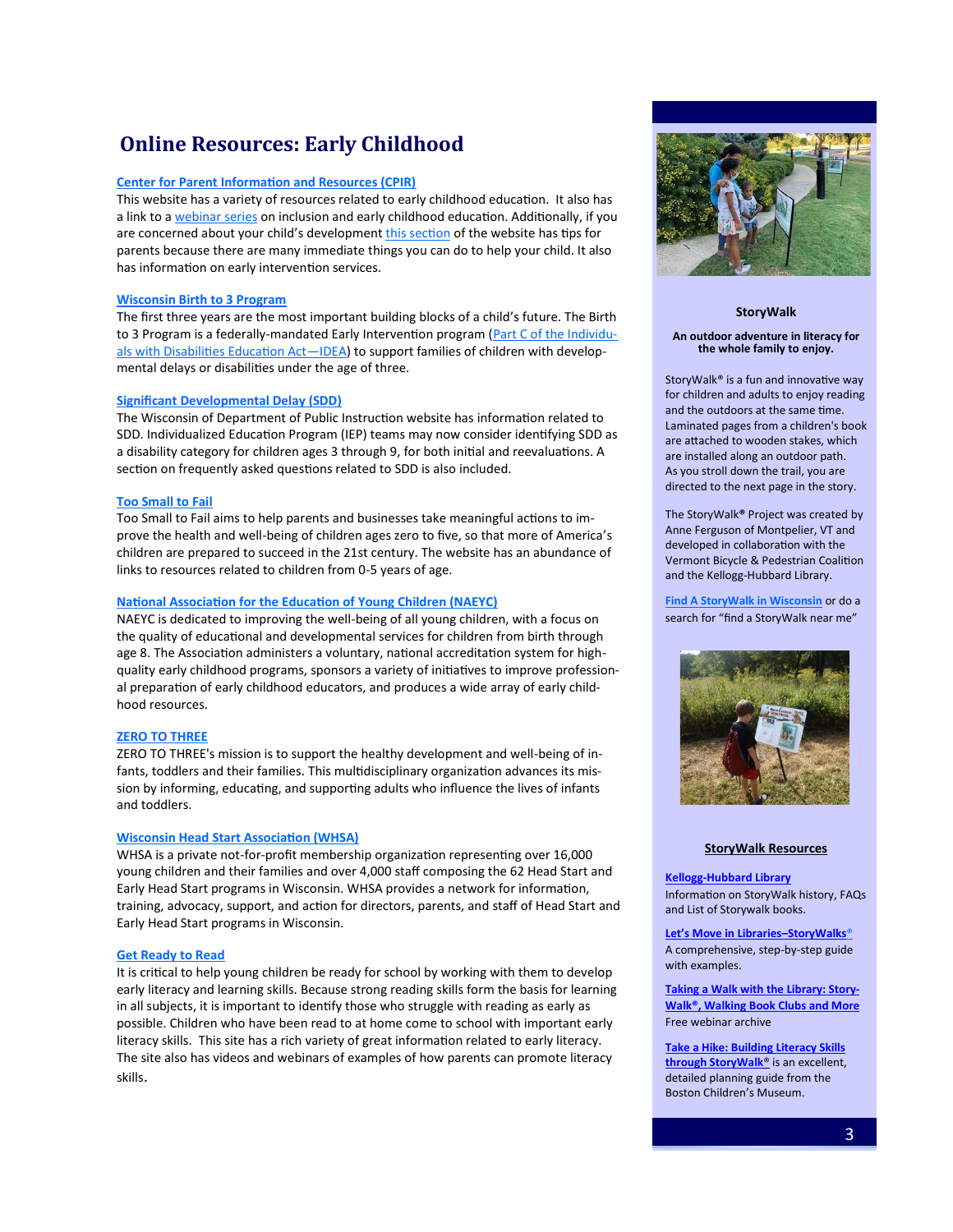#### **WI FACETS**



**Event title links to information [&](http://www.wifacets.org/events)  registration for WI FACETS FREE workshops & w**e To register by phone: 877-374-0511 **All webinars 12:00—1:00 PM (unless otherwise noted)**

**[Child Outcomes: What Families Need to](https://wifacets.org/events/event/child-outcomes-what-families-need-know-how-take-more-active-role-process)  [Know & How to Take a More Active Role](https://wifacets.org/events/event/child-outcomes-what-families-need-know-how-take-more-active-role-process)  [in the Process](https://wifacets.org/events/event/child-outcomes-what-families-need-know-how-take-more-active-role-process) Presenters:** Nancy Fuhrman, DPI & Michelle Ogorek, EC consultant

**[WSEMS: Dispute Resolution Options](https://wifacets.org/events/event/wsems-dispute-resolution-options-13) Presenters:** Courtney Salzer, WI FACETS & Nissan Bar-Lev, CESA 7 **Date:** March 7, 2022

**[New Disability Criteria for Special](https://wifacets.org/events/event/new-disability-criteria-special-education-identification)  [Education Identification](https://wifacets.org/events/event/new-disability-criteria-special-education-identification)**

**Presenters:** Daniel Parker & Anita Castro, DPI

**Date:** March 9, 2022

**Date:** March 2, 2022

**[IEP 4: Reevaluación y Evaluaciones](https://wifacets.org/events/event/iep-4-reevaluaci%C3%B3n-y-evaluaciones-educativas-independientes)  [Educativas Independientes](https://wifacets.org/events/event/iep-4-reevaluaci%C3%B3n-y-evaluaciones-educativas-independientes) Date: Date:** March 10, 2022

**Presenter:** Nelsinia Ramos, WI FACETS Si tiene preguntas sobre el taller, o necesita asistencia, llame al 414-374-4645 o por email a [nramos@wifacets.org.](mailto:nramos@wifacets.org)

#### **[Up to Me Series: Self](https://wifacets.org/events/event/me-series-self-stigma-and-its-impact-you)-Stigma and Its [Impact on You](https://wifacets.org/events/event/me-series-self-stigma-and-its-impact-you)**

**Presenters:** Emily Jonesberg & Sharon Dossett, Rogers InHealth **Date:** March 14, 2022, 12pm-12:30 pm

**[The Impact of Trauma and Stress on](https://wifacets.org/events/event/impact-trauma-and-stress-young-children-and-how-help)  [Young Children and How to Help](https://wifacets.org/events/event/impact-trauma-and-stress-young-children-and-how-help) Presenter:** Courtney Clark, Penfield Children's Center **Date:** March 16, 2022

**[Special Education Discipline](https://wifacets.org/events/event/special-education-discipline-requirements-6)  [Requirements](https://wifacets.org/events/event/special-education-discipline-requirements-6) Presenter:** Eric Kestin, DPI **Date:** March 23, 2022

**[IEP 5: Redacción del IEP](https://wifacets.org/events/event/iep-5-redacci%C3%B3n-del-iep-parte-1)- Parte 1 Presenter:** Nelsinia Ramos, WI FACETS **Date:** March 24, 2022 Si tiene preguntas sobre el taller, o necesita asistencia, llame al 414-374-4645 o

**[Forgiveness & Its Role in Promoting](https://wifacets.org/events/event/forgiveness-its-role-promoting-positive-mental-health)  [Positive Mental Health](https://wifacets.org/events/event/forgiveness-its-role-promoting-positive-mental-health) Presenter:** Tim Markle, Forgiveness Factor **Date:** March 30, 2022

por email a [nramos@wifacets.org.](mailto:nramos@wifacets.org)



#### **Provision of Early Intervention Services for Infants and Toddlers with Disabilities and their Families under Part C of the Individuals with Disabilities Education Act (IDEA)** [ [English](https://sites.ed.gov/idea/idea-files/return-to-school-roadmap-provision-of-early-intervention-services-oct-29-2021/) | [Español](https://sites.ed.gov/idea/idea-files/hoja-de-ruta-de-regreso-a-la-escuela-prestacion-de-servicios-de-intervencion-temprana-29-de-octubre-de-2021/) ]

The U.S. Department of Education, Office of Special Education and Rehabilitative Services (OSERS) has issued new guidance interpreting the requirements of the Individuals with Disabilities Education Act (IDEA) in light of the many challenges of the COVID-19 pandemic. The "frequently asked questions" section might be of particular interest to parents.

#### **Early Childhood Virtual Mini-conference Series-Begins March 2, 2022**

Do you have a child aged birth - 5 years old? Join us on Wednesday evenings on March 2, March 9, March 16 and March 23 from 5:30pm-7:30 pm for a series of workshops. These are offered at no cost. Early Childhood is a critical time in a child's development. These mini-conferences will highlight:

- The importance of social and emotional development in young children
- Resources and activities for families to support child development and early relational health
- Early Intervention services for children who may show signs of delay in their development
- The process of transitioning from Early Intervention to preschool *Live interpretation into Spanish will be available for all sessions. Los talleres se interpretarán simultáneamente al español.* **[Register for all sessions at this link](https://www.eventbrite.com/e/early-childhood-mini-conference-registration-265258534417)**
- **Also be sure to check out the** [Wisconsin Model Early Learning Standards Fifth](https://dpi.wi.gov/sites/default/files/imce/standards/New%20pdfs/dpl-wmels-5-web.pdf)  [Edition](https://dpi.wi.gov/sites/default/files/imce/standards/New%20pdfs/dpl-wmels-5-web.pdf) **and** [Social and Emotional Learning Competencies \(wi.gov\)](https://dpi.wi.gov/sites/default/files/imce/sspw/SEL-Competencies-Guide-web.pdf)

### **Research to Read**

#### **The Benefit of Inclusion in Early Childhood Classrooms**

Webb, T. (2021). The Benefit of Inclusion in Early Childhood Classrooms-A Literature Review

#### **[Read Full Article](https://nwcommons.nwciowa.edu/cgi/viewcontent.cgi?article=1332&context=education_masters)**

The purpose of this literature review is to demonstrate the benefits of inclusion of students with disabilities in preschool classrooms and encourage educators to embrace this practice. The reviewed research suggests when inclusion is incorporated in preschool classroom settings, it benefits all children. The literature also addressed how preservice teachers have limited to moderate experiences with students with disabilities. These experiences play into how new teachers accept inclusion practices in their classrooms and adapting materials to meet the needs of all students. Recommendations for the implementation of developmentally appropriate practices were provided to support inclusion in preschool classrooms.

The conclusion of this review includes recommendations of developmentally appropriate practices in early childhood settings and how it can be used to make inclusive preschool classrooms a place for all students to learn and grow.

#### **Related Information**

**[A Joint Position Statement of the Division for Early Childhood \(DEC\) and the National](https://www.naeyc.org/sites/default/files/globally-shared/downloads/PDFs/resources/position-statements/ps_inclusion_dec_naeyc_ec.pdf)  [Association for the Education of Young Children \(NAEYC\) on Early Childhood Inclusion](https://www.naeyc.org/sites/default/files/globally-shared/downloads/PDFs/resources/position-statements/ps_inclusion_dec_naeyc_ec.pdf)**